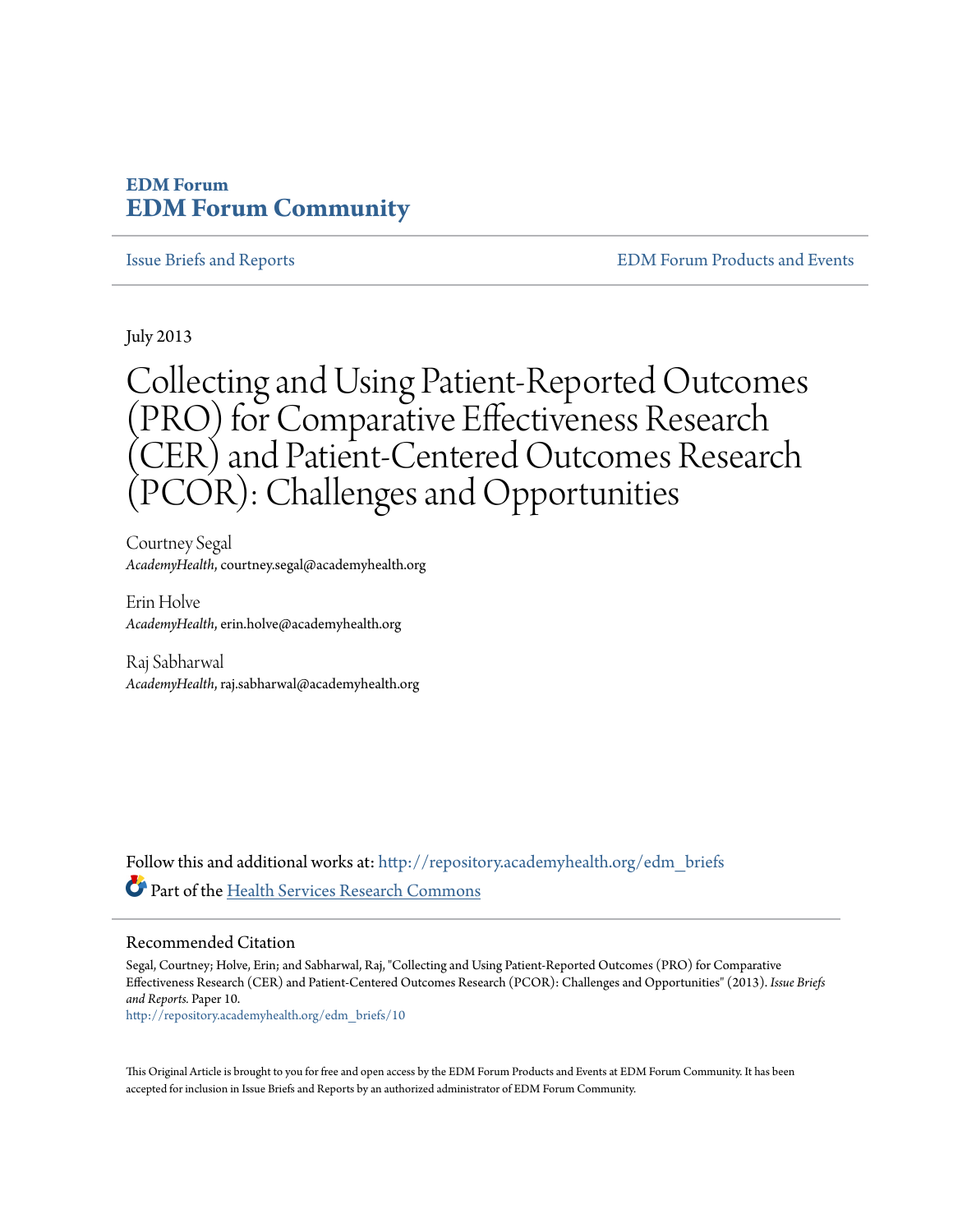# $\rm HDM_{\rm Form}$



## Issue Brief

**Collecting and Using Patient-Reported Outcomes (PRO) for Comparative Effectiveness Research (CER) and Patient-Centered Outcomes Research (PCOR): Challenges and Opportunities** 

#### About the EDM Forum

The Electronic Data Methods (EDM) Forum is a three-year grant from the Agency for Healthcare Research and Quality (AHRQ) to advance the national dialogue on the use of electronic clinical data for the conduct of comparative effectiveness research (CER), patient-centered outcomes research (PCOR), and quality improvement (QI). The EDM Forum facilitates exchange and collaboration between eleven AHRQfunded projects, including: the Prospective Outcome Systems using Patient-specific Electronic data to Compare Tests and therapies (PROSPECT) studies; the Scalable Distributed Research Networks for CER, the Enhanced Registries for QI and CER, as well as other relevant health information technology (healthIT) initiatives. The EDM Forum and the research projects connected to the Forum are funded through the American Recovery and Reinvestment Act of 2009 (ARRA).



#### Executive Summary

Patient-reported outcomes (PRO), or data reported directly by patients on outcomes, provides insights on patients' experience and perspectives on treatment and outcomes. PROs can be very useful for assessing outcomes that are important to patients as part of comparative effectiveness research (CER) and patientcentered outcomes research (PCOR). In particular, the growing use of electronic PRO (ePRO) in these types of research has the potential to improve the efficiency of data collection and analysis, and to also provide new opportunities to bring meaningful evidence back to decision makers and patients in innovative ways.

In March 2012 the AcademyHealth Electronic Data Methods (EDM) Forum convened a symposium focused on the collection and use of PRO, especially ePRO, for CER and PCOR. A framework of challenges and opportunities for collecting and using PRO in CER and PCOR emerged based on the presentations and

discussions. The framework identifies more than 50 challenges, organized by issues when collecting or using PRO around governance, informatics and technology, analytic methods, and the implementation of PRO in learning health systems. Each of these sets of issues are explored and a series of examples are provided that illustrate the possibilities and challenges of using PROs with electronic health data to improve patient outcomes.

#### **Background**

A primary objective of the AcademyHealth Electronic Data Methods (EDM) Forum is to advance the national dialogue on the use of electronic clinical data (ECD) for comparative effectiveness research (CER), patient-centered outcomes research (PCOR), and quality improvement (QI) to improve patient outcomes. Understanding how best to engage patients, consumers, providers, payers, and researchers who have input on the infrastructure and conduct of CER, PCOR, and QI is an equal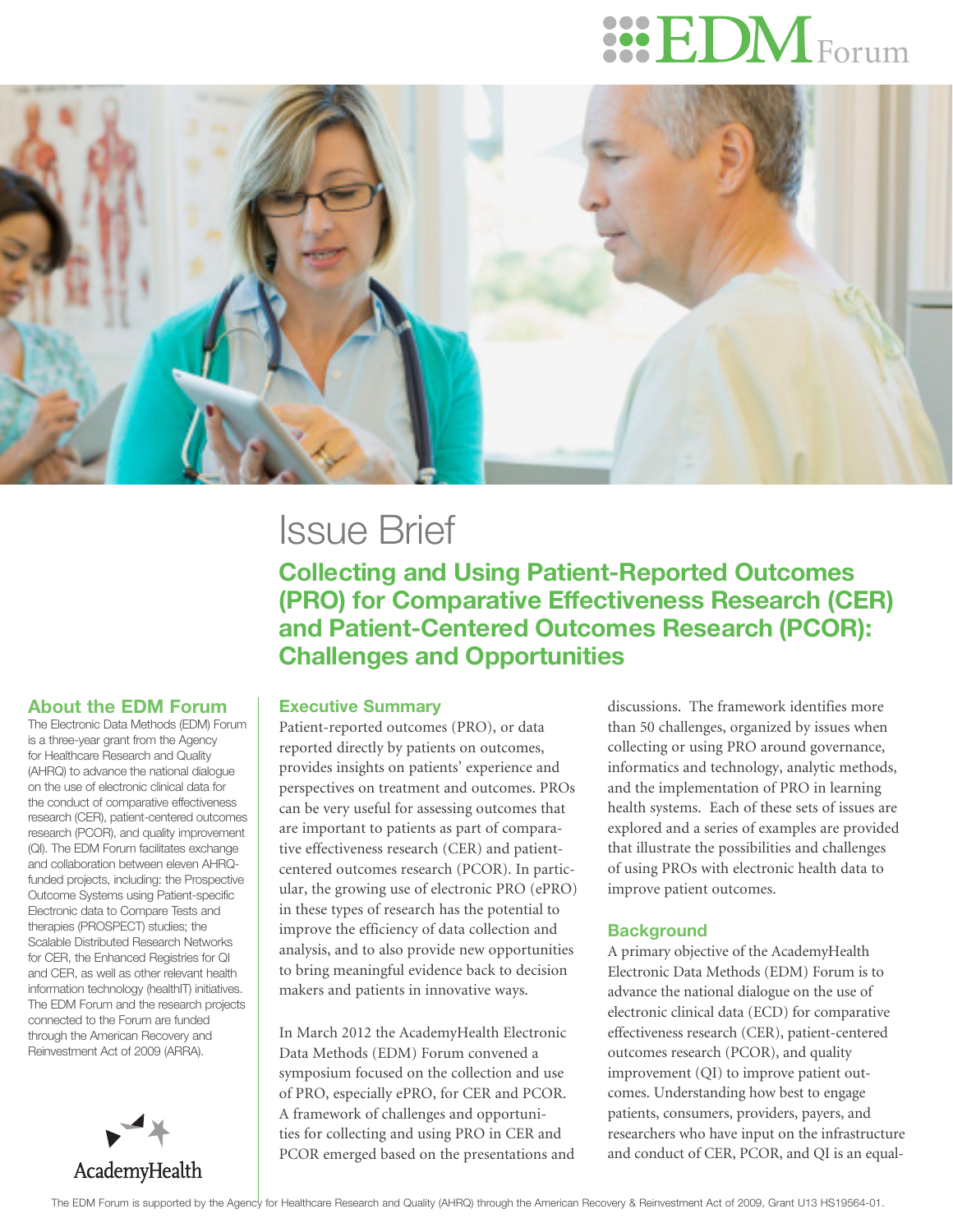ly important objective. Increasingly, researchers and advocates have called for better ways of incorporating patients' perspectives on which outcomes matter most to health and quality of life; the anticipated or unintended consequences of specific treatments; and/or, other personal factors that may be important predictors of outcomes. Patient-reported outcomes (PRO) are one mechanism to incorporate this desired "patient's voice" into research and QI efforts. PROs are defined as health data reported directly by patients about their experience of treatment and care, and are distinct from other outcomes commonly used in research in that they uniquely provide the patient perspective (1-2).

Implementing PRO in CER and PCOR can help to achieve a more patient-centered research agenda by collecting and using PROs to understand the experience of patients while they are receiving care, as well as addressing their desired treatment outcomes. Additionally, including PRO in research studies can bridge information gaps in health records and other data sources by providing reliable, validated, and standardized measures of patient-level health status that address health conditions and outcomes that are meaningful to patients and caregivers (3). Doing so can help ensure that the evidence base aligns with outcomes of interest for both patients and clinicians.

Electronic data capture modes of administration of PROs (e.g., via computers)—sometimes referred to as 'ePRO'(4)—and/or incorporating PROs into the patient's electronic clinical record offers a host of exciting opportunities to learn from patients' experiences during the process of care and outside of the care setting. Mobile health (mHealth) technologies are platforms for collecting and processing patient perspectives and outcomes outside of the traditional health care delivery setting (5-6) that offer additional, new opportunities for learning.

To better understand the practical opportunities and challenges of implementing PRO strategies using electronic data, the EDM Forum convened a Stakeholder Symposium in Washington, DC on March 15-16, 2012.<sup>1</sup> Meeting participants represented clinical, health system, employer, payer, policy, patient, consumer, scientific, and technical (informatics) perspectives. Based on the presentations and discussions at the PRO Symposium, this brief explores the opportunities and challenges for PRO in research and QI. Case examples are provided to explore the key dimensions of the PRO challenge framework (governance, informatics, analytic methods, and implementation), including the implications for collecting or using the data electronically. By clarifying the landscape of current opportunities and challenges, the brief aims to stimulate further discussion among researchers, administrators, policymakers, and other interested parties about ways to further integrate PRO in future health research and QI efforts.

#### Key Challenges for the Collection and Use of PRO

Presentations and discussion at the March 2012 PRO Symposium identified a set of technical, practical, and ethical issues related to governing the use of PRO; implementing informatics strategies to collect, exchange, and access PRO; and, methods to analyze PRO data. Specific issues that arise through application and implementation in real-world settings were also considered.

Participants identified a framework of challenges related to both the *collection of PRO data*, and the *use of PROs in practice* (see Box 1). These dimensions are addressed in the columns. Within each of these dimensions, participants identified challenges and promising examples (or need for more research) in each of the major domains within the EDM Forum:

- governance;
- clinical informatics:
- analytic methods; and,
- how the systems are implemented in a learning health system.

Each of these dimensions is reflected in the rows of the framework, and represent the major elements of infrastructure development and integration addressed by the EDM Forum.

The sections that follow provide a description of key challenges identified in the framework. The discussion is organized first by the challenges of *collecting* PRO, and second by the challenges of *using* PRO. Case examples of issues and strategies to resolve existing challenges are highlighted from projects participating in the EDM Forum.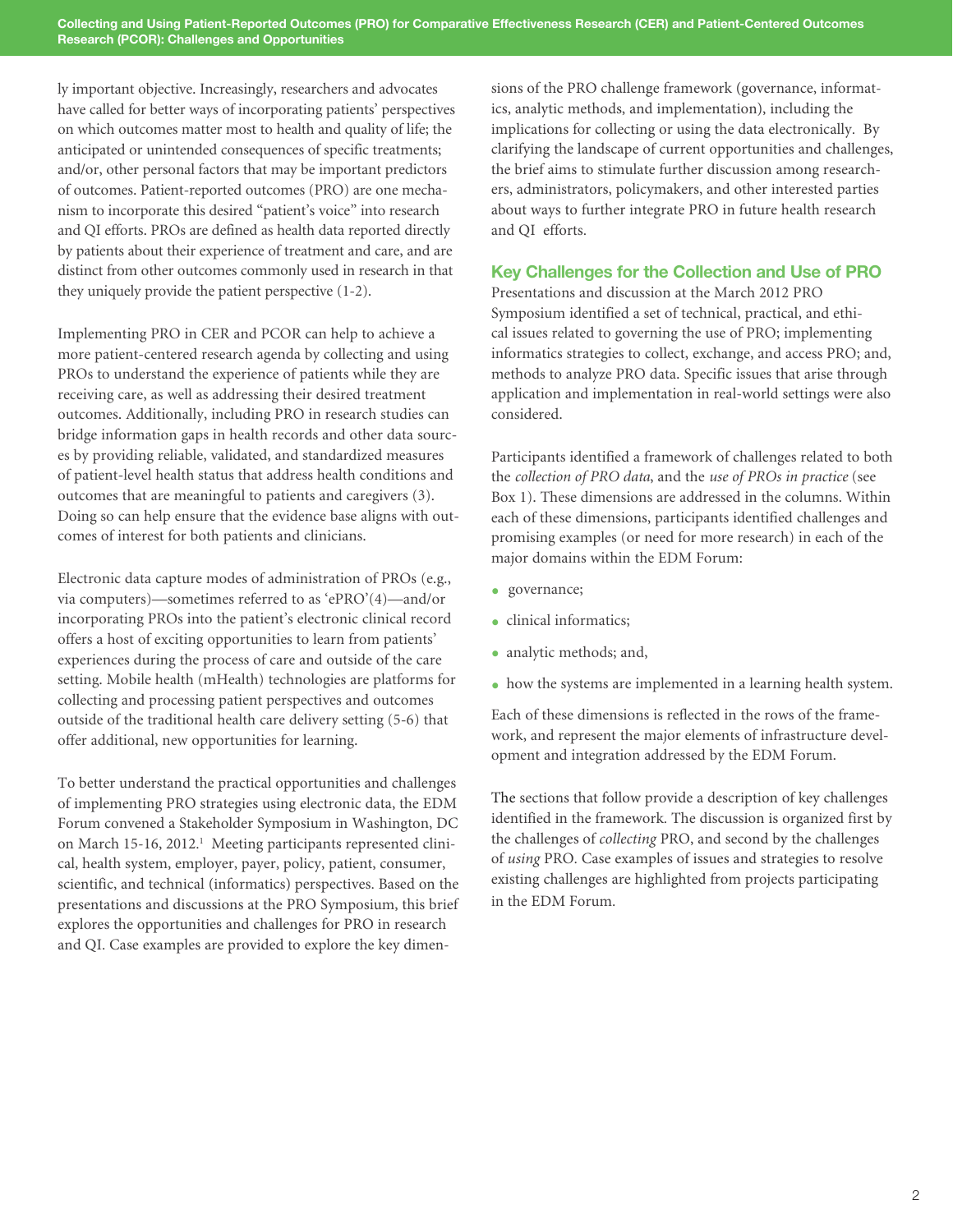#### Box 1: A Framework of Challenges for Collecting and Using Patient-Reported Outcomes for CER, PCOR, and QI

| <b>Collection Challenges</b> |                                               |                                                                                                                                                                                                                                                                                                                                                                                                                                                                                                                                                                                                                                                                                                                                                                                                                                                                                                                                                                                                                                                                                                                                                                                                                                                                                                  | <b>Use Challenges</b>                                                                                                                                                                                                                                                                                                                                                                                                                                                                                                                                                                                                                                                                                                                                                                                                                                                                                                                                     |
|------------------------------|-----------------------------------------------|--------------------------------------------------------------------------------------------------------------------------------------------------------------------------------------------------------------------------------------------------------------------------------------------------------------------------------------------------------------------------------------------------------------------------------------------------------------------------------------------------------------------------------------------------------------------------------------------------------------------------------------------------------------------------------------------------------------------------------------------------------------------------------------------------------------------------------------------------------------------------------------------------------------------------------------------------------------------------------------------------------------------------------------------------------------------------------------------------------------------------------------------------------------------------------------------------------------------------------------------------------------------------------------------------|-----------------------------------------------------------------------------------------------------------------------------------------------------------------------------------------------------------------------------------------------------------------------------------------------------------------------------------------------------------------------------------------------------------------------------------------------------------------------------------------------------------------------------------------------------------------------------------------------------------------------------------------------------------------------------------------------------------------------------------------------------------------------------------------------------------------------------------------------------------------------------------------------------------------------------------------------------------|
| Infrastructure               | Governance                                    | Further guidance is needed on successful strate-<br>gies to facilitate interpretation of HIPAA regulations,<br>including key messages or guidance for IT person-<br>nel and IRBs. Specific concerns include:<br>- The variation in legal counsel's interpretation of the<br>HIPAA privacy rule at the organizational level<br>- Novel PRO collecting methods (e.g., via sensing/<br>remote monitoring) may require additional gover-<br>nance policies<br>Few mechanisms to establish and test PRO data<br>security exist, especially for mobile collection<br>May be various interpretations of HIPAA regula-<br>tions surrounding settings (e.g., health care<br>delivery) and modes (e.g., mobile devices) of<br><b>PRO collection</b><br>Approaches and mechanisms for patient consent to<br>use PRO for QI and research are still emerging<br>Some patients may not wish to participate at all;<br>requirements for patients to "opt-in" versus "opt-out"<br>at the healthcare system level are evolving; need to<br>think through the implications of allowing "opt out" in<br>perpetuity<br>Need to decide who "owns" the data, especially if<br>patients are actively providing their own data, if multiple<br>sites are involved, and if external entities want to ac-<br>cess PRO data | Limited guidance on data governance exists for the transfer,<br>access and use of PRO in research and QI<br>Systems to jointly analyze PRO & EHR data are emerging. Gov-<br>ernance, user roles, and access to these systems need to be<br>addressed<br>Potential disconnect for the reason PRO was collected and how<br>researchers can analyze the data<br>De-identifying data (i.e., removing PHI) is required for many<br>studies (particularly multi-site), which may limit the ability to<br>match individual PRO data across sites, settings, and time<br>Some types of analysis (or use of PRO data in care) may be<br>limited if data are not available at the patient level<br>Generally believed that researchers are held to a higher standard<br>for ensuring security, which may limit opportunities for new<br>research<br>Provider conflict of interest could impact PRO, especially if<br>outcomes are used in pay for performance (P4P) |
|                              | <b>Informatics &amp;</b><br><b>Technology</b> | Criteria for selecting valid and reliable PRO tools are<br>needed<br>Time/cost to develop, validate, and license software,<br>platforms, and tools to collect PRO can be high<br>The logic and methods underlying automated tools to<br>collect PRO may not be sufficiently transparent<br>Effectiveness of "mixed-mode" data collection (e.g. pa-<br>per and tablet) needs to be understood and standards<br>need to be developed and validated<br>Other models of data collection that may provide<br>insight into the patient experience outside of traditional<br>clinical settings (bio- monitoring, sensing, etc.) needs to<br>be explored<br>Need to consider advances in IT user interface that can<br>reduce respondent burden and increase content validity<br>(e.g., user-centered design) when collecting PRO                                                                                                                                                                                                                                                                                                                                                                                                                                                                        | Tools to access PRO from EHR, CDS system, and/or other sys-<br>tems for<br>QI and research may not adequately reflect:<br>Principles of user-centered design<br>- How the questionnaire was completed (not just content/<br>items)<br>- Innovations from other sectors and disciplines<br>Systems/decision rules for transfer/access/use of PRO data<br>across<br>IT platforms for QI and research are emerging and require<br>guidance on best practice to improve interoperability.<br>Data silos may be exacerbated by IT platforms and can limit<br>the<br>ability to integrate PRO in a rapid learning system<br>Need to develop and record appropriate (standardized)<br>metadata in research and QI systems and determine mean-<br>ingful ways to leverage metadata to interpret and use PROs.                                                                                                                                                     |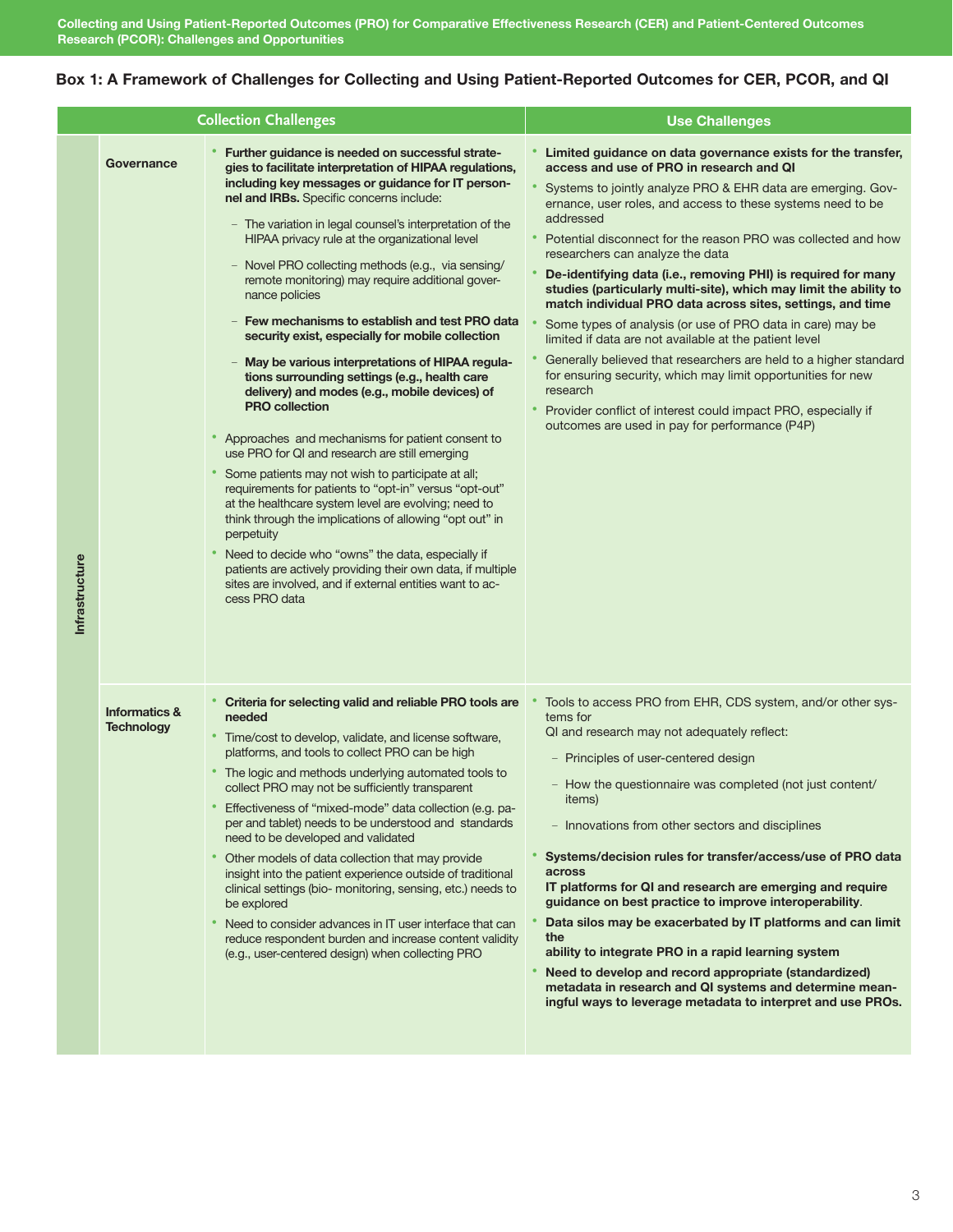#### Box 1: A Framework of Challenges for Collecting and Using Patient-Reported Outcomes for CER, PCOR, and QI *(continued)*

|                                                |                 | <b>Collection Challenges</b>                                                                                                                                                                                                                                                                                                                                                                                                                                                                                                                                                                                                                                                                                                                                                                                                                                                                                                                                                                                                                                                                                                                                                                                                                                                                                                                                                                                                                                                                                                                                                                                                                               | <b>Use Challenges</b>                                                                                                                                                                                                                                                                                                                                                                                                                                                                                                                                                                                                                                                                                                                                                                                                                                                                                                                                                                                                                                                                                                                                                                                                                                                                    |
|------------------------------------------------|-----------------|------------------------------------------------------------------------------------------------------------------------------------------------------------------------------------------------------------------------------------------------------------------------------------------------------------------------------------------------------------------------------------------------------------------------------------------------------------------------------------------------------------------------------------------------------------------------------------------------------------------------------------------------------------------------------------------------------------------------------------------------------------------------------------------------------------------------------------------------------------------------------------------------------------------------------------------------------------------------------------------------------------------------------------------------------------------------------------------------------------------------------------------------------------------------------------------------------------------------------------------------------------------------------------------------------------------------------------------------------------------------------------------------------------------------------------------------------------------------------------------------------------------------------------------------------------------------------------------------------------------------------------------------------------|------------------------------------------------------------------------------------------------------------------------------------------------------------------------------------------------------------------------------------------------------------------------------------------------------------------------------------------------------------------------------------------------------------------------------------------------------------------------------------------------------------------------------------------------------------------------------------------------------------------------------------------------------------------------------------------------------------------------------------------------------------------------------------------------------------------------------------------------------------------------------------------------------------------------------------------------------------------------------------------------------------------------------------------------------------------------------------------------------------------------------------------------------------------------------------------------------------------------------------------------------------------------------------------|
| Infrastructure                                 | <b>Analysis</b> | Need to validate/compare data collected in dif-<br>ferent settings, modes, or time series (e.g., at<br>different disease stages)<br>Need to develop analytic strategies to identify and<br>manage surrogate-reported data<br>Patient's perception may contribute to bias (e.g.,<br>patients may 'game' responses in light of social<br>desirability bias, etc.)<br>Based on characteristics of the patient and history of<br>the disease, analytic guidance is needed on select-<br>ing PRO tools to administer (and at what frequency).                                                                                                                                                                                                                                                                                                                                                                                                                                                                                                                                                                                                                                                                                                                                                                                                                                                                                                                                                                                                                                                                                                                   | At present, it can be very difficult to standardize, harmonize, or<br>integrate PRO data with other electronic data for analysis<br>If the results of PRO data do not align with traditional claims or EHR<br>analysis, guidance is needed on best practices for analyzing and<br>interpreting data<br>Need to identify and quantify systematic differences in response<br>to variation and potential bias, and provide guidance on how to<br>analyze these differences<br>Approaches to assess the generalizability of PRO for health<br>research and QI are needed<br>Need to better understand the added analytic value of using<br><b>PRO for health research and QI</b><br>Best practices are needed to determine whether general or<br>condition-specific PRO measures are most useful and appropri-<br>ate to answer specific health research and QI questions<br>Need to assess reproducibility of PRO results across settings and/or<br>modes of collection for the same population, especially for CER<br>Guidance on best practices to adjust for potential response<br>bias in PROs is needed                                                                                                                                                                                |
|                                                |                 | -- requires adequate feedback loops across all elements --                                                                                                                                                                                                                                                                                                                                                                                                                                                                                                                                                                                                                                                                                                                                                                                                                                                                                                                                                                                                                                                                                                                                                                                                                                                                                                                                                                                                                                                                                                                                                                                                 |                                                                                                                                                                                                                                                                                                                                                                                                                                                                                                                                                                                                                                                                                                                                                                                                                                                                                                                                                                                                                                                                                                                                                                                                                                                                                          |
| Measurement<br><b>Application and Outcomes</b> | Implementation  | Need to ensure that the PRO tools and measures<br>selected for QI and research networks have demon-<br>strated utility for clinical or operational purposes, as<br>well as research.<br>Based on the population of interest, there is little guid-<br>ance available to select among the varying approaches<br>for:<br>- incorporating PRO tools into the patient experience<br>- handling privacy issues at point of care (POC)<br>survey completion<br>- incorporating PRO into clinical workflow to act on<br>information in real-time and developing tools that<br>are practical in the workplace (and perhaps even<br>improve or maintain current processes)<br>Need to develop incentives, and reduce burden of<br>time and effort, to encourage patients to complete<br>PRO questionnaires; and for clinicians and health-<br>care systems to administer PRO (burden at POC<br>needs to be assessed)<br>Need to ensure that the design and structure of<br>PROs are compatible with patients' needs and<br>minimize response burden<br>Important to understand or anticipate literacy issues/<br>challenges for written questions<br>Level of comfort with collecting and acting on PRO<br>needs to be considered for both patients and clinicians<br>Need to understand whether there is a difference in the<br>clinical or research utility of PRO that is collected pas-<br>sively or actively<br>Need to understand potential limitations to scale<br>successful PRO implementation in specialty clinics or<br>certain population groups<br>Need to develop strategies to include patients in<br>the design of PRO tools and collection methods | Need to evaluate the ethical and practical/feasibility consider-<br>ations of including (or excluding) patient perspectives and PRO<br>in OI and research<br>Need to explore which types of PRO measures/data are use-<br>ful and relevant for QI and research (ideal to have utility for<br>both)<br>Important to understand how rapid or 'real-time' PRO must be<br>to improve patient outcomes, and consider how this will impact<br>mode of collection (and analysis)<br>"Use cases" are needed to distinguish value of PROs from clini-<br>cal endpoints, or "hard" endpoints<br>Development and evaluation of user interface approaches/<br>tools is needed that help patients, providers, and caregivers<br>understand how to act based on PRO data, and take action to<br>improve outcomes<br>Need to create guidance for secure communities/portals where<br>patients can receive meaningful feedback/guidance<br>Can be difficult to sustain participation in longitudinal studies<br>Processes are needed to ensure appropriate use of CDS<br>in patient care, and CDS measurement that will lead to im-<br>provements in patient experiences and outcomes.<br>- Need to develop new, rapid-cycle evaluation strategies to<br>maximize the utility of new CDS tools using PRO |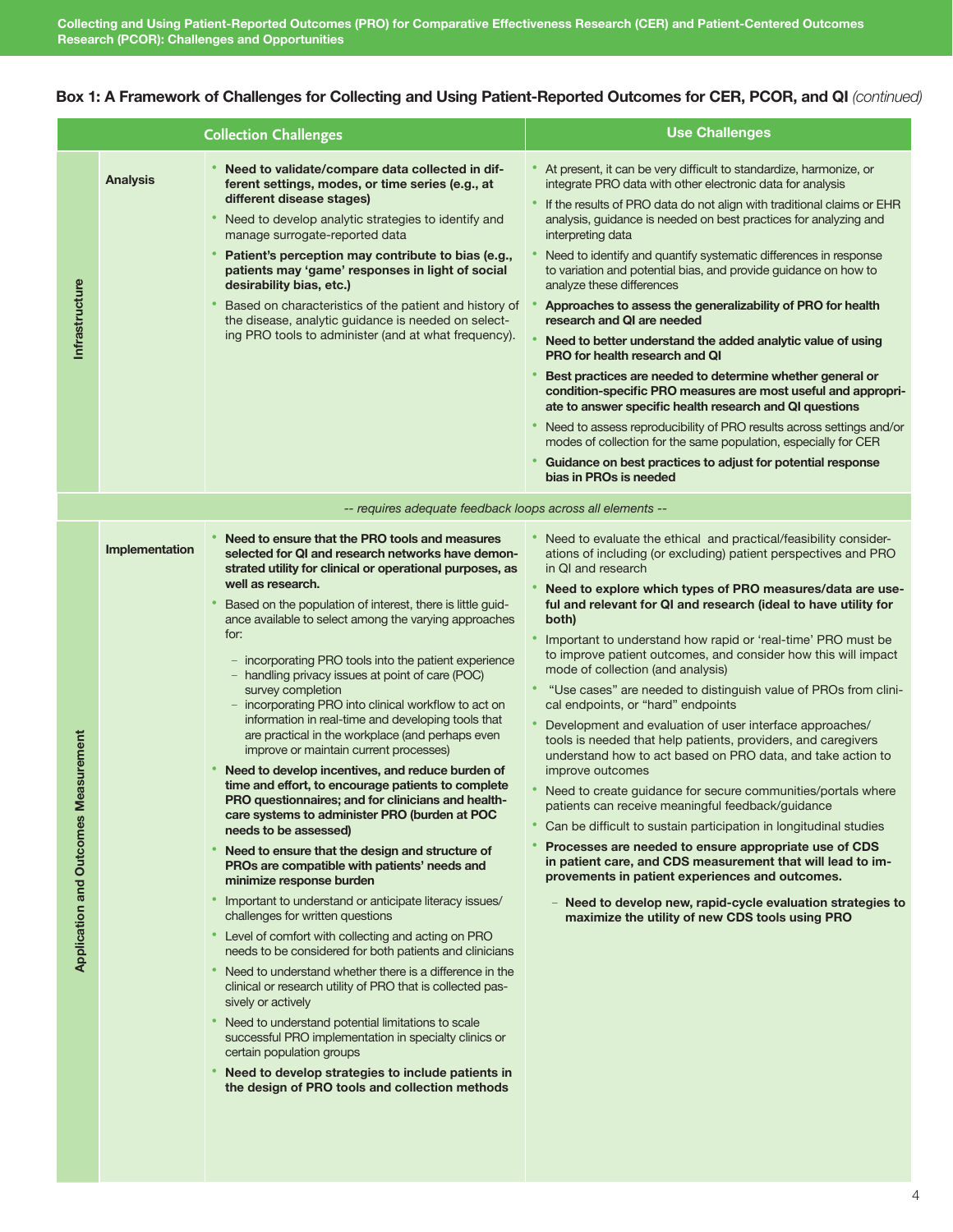**Collecting and Using Patient-Reported Outcomes (PRO) for Comparative Effectiveness Research (CER) and Patient-Centered Outcomes Research (PCOR): Challenges and Opportunities** 

#### IV. Collecting PRO for CER and PCOR

#### Governance and PRO Data Collection

Governance refers to the policies and procedures that oversee data stewardship and management of the linkage, aggregation, storage, acquisition, and use of data (7). Traditionally, PROs have been collected in research studies and clinical trials, which are controlled settings with established consent procedures connected to an overall research protocol. The collection of PRO in clinical settings that can also be used for research is an emerging practice, and there is little precedent or guidance to follow concerning the stewardship and management of PRO data. Existing regulations are often interpreted in different ways at the local level, particularly among institutional review boards (IRBs).

As an example, DARTNet, a collaborative of primary care practices participating in a federated ambulatory care network to share QI information, conducted a project to implement PRO collection into clinical care. DARTNet's project measured depression severity and suicidality by collecting PHQ-9 data in physician offices (8). The participating practices collected the PHQ-9 data in a number of settings and modes (i.e., paper forms completed in the waiting room by the patient or nurse, or online systems used by nurses or clinicians). However, the investigators experienced difficulties getting some practices to use the PRO tool at the point of care because of different interpretations of the Health Insurance Portability and Accountability Act (HIPAA) privacy rule regarding which settings provide an appropriate level of privacy when data are being collected from patients. The project had to overcome substantial governance and challenges in order to successfully integrate the additional data collection of PHQ-9 as part of routine care, or "measurement-driven care". Ultimately, the project was able to overcome these issues and most participating site practices elected to implement the PRO collection tool. Symposium participants identified this as one area where *guidance is needed for interpreting HIPAA regulations surrounding the collection of PRO in health delivery settings.*

Governance challenges also arise when seeking approval to use novel informatics strategies to collect PRO. A lack of understanding of the technology, including security or implementation protocols, can create questions and cause delays for institutional approval to use new PRO collection tools for QI and research.

Within the EDM Forum, several projects are employing novel methods for PRO collection, including the use of iPads to administer surveys (WICER) (9), and mHealth tools to measure patient disease management (Cincinnati Enhanced Registry). There are emerging technologies and governance strategies to address security and privacy concerns; however, IRBs and

Privacy Boards may not necessarily be familiar with the technical aspects used to establish protection of privacy and security (10). Some researchers and administrators have invested substantial amounts of time to get approval to use new data collection strategies or data storage (e.g., using the cloud for data storage). As a result of these efforts, promising strategies are emerging that are financially feasible and have demonstrated their acceptability to IRBs as appropriately protecting protected health information (PHI).

These projects' experience suggest there is a need for guidance oriented towards IRBs that will address technological considerations that are important to maintaining privacy when collecting PRO. Investigators have commented that there may be a lengthy process of 'one-on-one" education of key IT and IRB staff to increase familiarity and comfort with new ePRO technology. This effort takes additional time and must be built in when developing the infrastructure for such ePRO projects. In response to these experiences, PRO Symposium participants called for *guidance on successful strategies to facilitate technical assistance on governance, including key messages or guidance for IT personnel and IRBs.*

#### Informatics & Technology to Collect PRO

*Selecting the appropriate informatics tools or technology for collecting valid and reliable PRO may pose additional challenges.* In CER and PCOR, the focus and aims of the study must be kept in mind during the phase in which the research design and infrastructure are developed. Investigators must consider how informatics tools used to collect PRO will inform the primary research questions; and, how the design and interface with these tools may impact response rates or the validity and generalizability of PRO data. As the number of technologies for collecting PRO and interacting with PRO rapidly expands (e.g., mHealth and participatory sensing (11-12)), the strengths and limitations of tools and technologies may not initially be clear or easy to assess.

Lessons from current research efforts may offer guidelines and strategies for selecting the appropriate PRO tools and technologies. For example, the SAFTINet project used a set of criteria for selecting the appropriate PRO instrument for asthma patients, which also takes into account the workflow and technology needs of the clinicians administering the tool. SAFTINet researchers and stakeholders prioritized that the tool should seek to have high clinical value (e.g., improving the quality and efficiency of care) while improving the quality of data for research. In the SAFTINet example, selecting informatics strategies to collect PROs that work best for the end-users of the research (in the case of SAFTINet, the clinicians providing care to the asthma patients), is given high importance in ultimately selecting PROs for the project and network.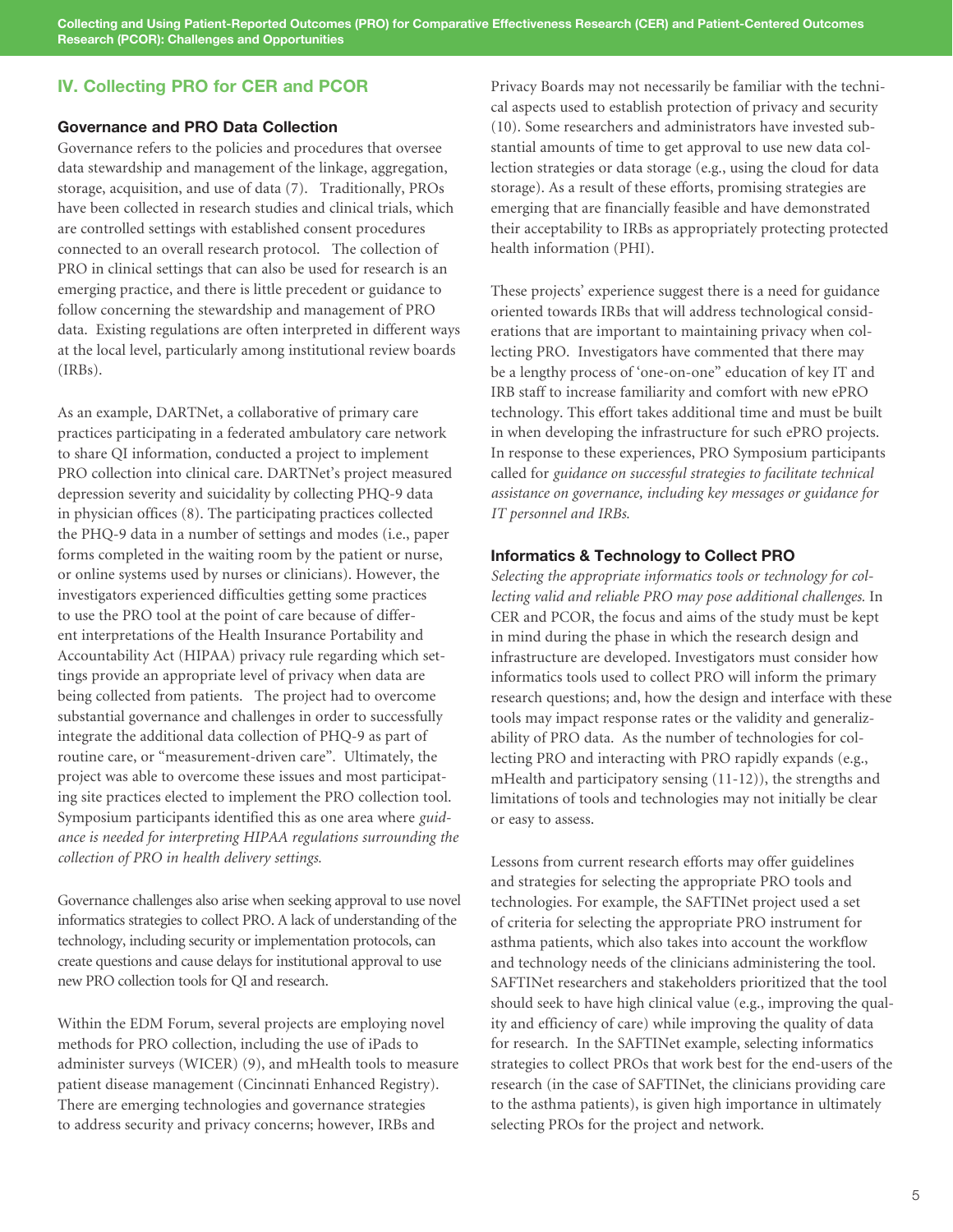**Collecting and Using Patient-Reported Outcomes (PRO) for Comparative Effectiveness Research (CER) and Patient-Centered Outcomes Research (PCOR): Challenges and Opportunities** 

#### PRO Collection Analytics and Methodology

*Differences in the way PRO tools are administered (such as setting and mode) are not currently well understood, which may impact the analysis and interpretation of PRO data.* This issue suggests the need for additional validation studies. Two EDM Forum affiliated projects are assessing PRO administration in different *settings* (e.g., at a clinical visit versus at home) to see if the setting in which PRO is collected impacts outcomes. For example, WICER is administering a community level survey about hypertension in three different environments: 1) community care clinics, 2) ambulatory care clinics, and 3) data collection in residents' homes. Different *modes of data collection* (e.g. online survey versus phone interview) are also being studied to see if mode impacts response bias. The project SCOAP CERTAIN is collecting PRO to compare different treatment strategies and outcomes of peripheral arterial disease (PAD) as one of their CER studies. The project is comparing different modes of data collection (i.e., SMS, email, snail mail, interactive voice response, live call) in administering PRO tools to test validity and bias of the tools. For each item being measured (e.g., leg pain), the study is assessing the content validity of the outcomes generated within each collection method. These and other validation efforts will provide important lessons for designing and selecting methods for future studies collecting PRO.

Another analytic challenge to take into account with PRO collection, as with all self-reporting efforts, is the *potential for perception bias from both the patient providing the information as well as the clinician or staff collecting the information*. Perception bias may contribute to missing or inaccurate data. One example discussed during the PRO symposium was that patients may not provide information on their satisfaction during an office visit if they believe that the provider will be able see the results. Likewise, physicians may not be comfortable talking with a patient who has reported on the PHQ-9 that s/he is at risk of self-harm. *Social desirability bias, such as a patient responding to questions in a manner to be perceived favorably by others, may lead patients to "game" their responses* (13). As collection approaches for PRO evolve, studies must be undertaken to assess these potential sources of response bias.

#### Implementation of PRO Collection

Particularly for research and QI purposes, *the burden of time and effort for both the clinician or staff administering PRO tools, as well as the patient providing the information, should be considered*. Participants at the PRO Symposium emphasized that PRO should focus on collecting "need to know" versus "nice to know" information in order to minimize response burden. Participants also encouraged investigators to *ensure that the PRO tools and measures selected for QI and research networks have demonstrated utility for clinical or operational purposes, as well as for research*. As some of the Symposium participants commented, PRO has potential to be a "triple threat" for all major stakeholders, however achieving this goal will require serving the key needs within

health systems providing information 1) at the point of care (for patients and providers); 2) for operations; and, 3) to researchers. Symposium participants with experience implementing PRO caution that *there may be limited uptake of PRO tools in practice if they are not of optimal benefit to the clinician or staff administering the tool.*

An essential component of successful PRO implementation is ensuring that the design and structure of the PRO tool are compatible with patients' needs and minimize response burden. To support the implementation of patient-centered PRO collection, *best practices are needed that demonstrate ways to minimize response burden and guide decisions about where and when PRO tools should be administered*. As an example, certain populations may be more amenable to providing information during their visit at the point of care and others may be less likely to complete a survey as pre-visit prep. Others may prefer SMS text messages and questionnaires between visits. It is likely that offering a range of options to complete PRO questionnaires will be most effective at encouraging participation, but more information is needed to guide implementation of PRO.

The recent AcademyHealth Framework for Engagement suggests that engaging patients and consumers in the infrastructure and research development process is one approach to PRO implementation. Two elements where patients could provide input on the collection of PRO include the selection of software and hardware, and determining data elements (14). *Patients are the key players in PRO collection, and including them in the design of PRO tools and collection methods has potential to help to ensure a patient-centered design and increase participation.*

#### V. Using PRO to Improve Patient Outcomes

#### Governance and Use of PRO for Research and QI

Beyond the governance challenges related to collecting PRO, participants commented that guidance is needed to address the access and stewardship of PRO when *using* the data for research. Enabling the flow of health data (e.g. PHI) across institutions requires data use agreements (DUAs) and security measures built into the infrastructure (15). However, *limited guidance exists for the transfer, access and use of PRO within and across institutions*  and it can be very confusing for security and privacy experts to determine whether to construe PRO as "QI" or "research" for the purposes of acceptable data transfer among partners.

Due to interpretations of HIPAA requirements to protect the privacy and confidentiality of identifiable information, PHI is often stripped from datasets to "de-identify" health records. In this process there is potential to lose important information. In particular, longitudinal information needed to assess changes over time, geographic identifiers, and dates of services are key elements of health records that researchers often need to produce useful CER and PCOR (16). *Removing PHI from PRO in CER*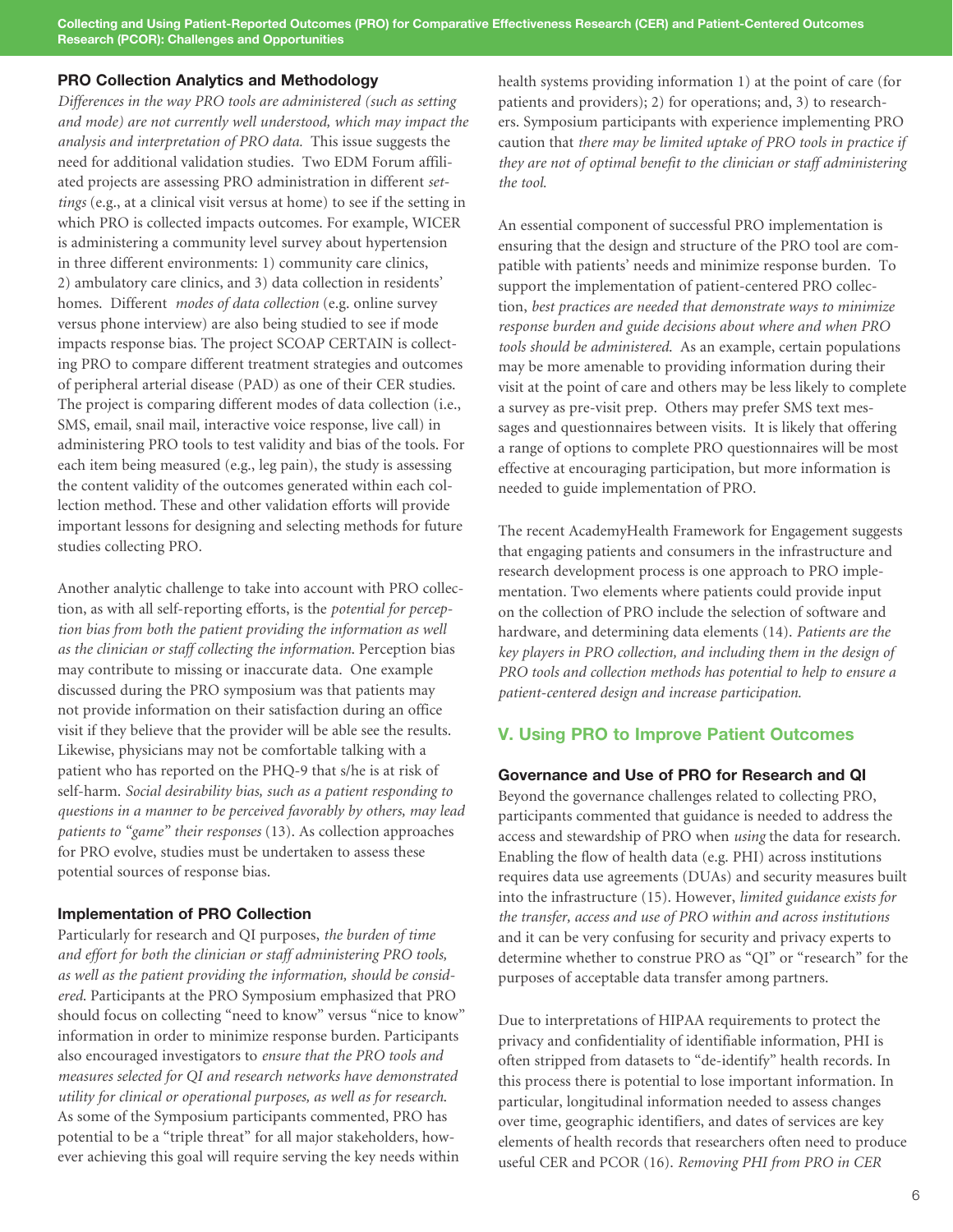*studies can be a major issue because PHI may be needed to link PRO data back to a patient for follow-up or longitudinal analysis.* Finding a balance between the need to maintain patient privacy and how best to link PRO data to ensure the most effective use of these data to benefit the patient was mentioned as a key consideration by many of the PRO Symposium participants.

#### Employing Informatics & Technology to Use PRO

Several participants at the PRO symposium mentioned a *desire to improve interoperability—or the technical ability of different systems to exchange information (17)—between PRO and EHRs, but noted that there are many hurdles to overcome to achieve this goal.*  There is often a need to coordinate with a range of organizations, vendors, and researchers to capture patient experience outside of traditional clinical settings and link data across the patient's experiences of care. Participants also mentioned the *need for formal standardization of PRO data elements to facilitate linkages between PRO and other ECD, including electronic health records (EHRs)*.

For example, some of the PROSPECT, DRN, and Enhanced Registry projects (including, WICER and the Cincinnati Enhanced Registry) are collecting PRO in surveys and linking the data to EHRs. This effort requires researchers to work closely with EHR vendors. To enhance PRO and strengthen data linkages across settings and institutions, metadata (the data that describes information about the data) is a potential resource to facilitate standardization and interoperability with other data sources and types, including PRO (18). Many participants identified the *need for more innovation and research on metadata, especially with respect to PRO* as an important area for future consideration.

#### Methods to Use and Analyze PRO

PRO can be integrated into traditional research study designs to incorporate the patient perspective. However, the added value of using PRO to supplement other health information that is collected in a CER or PCOR study - or the use of PRO as a key outcome measure – should always be assessed as a best practice. Expressed in another way, it is important to ensure researchers understand where PRO can add unique value for answering different CER and PCOR questions. For example, there are specific considerations when using PRO measures for particular study designs such as integrating PROs into clinical trials (e.g., for drug-safety), which may bring a richer perspective to the trial regarding the impact of the treatment on patient experience, including preference and satisfaction. However, because of concerns of content validity, the added value of using PRO in different types of study designs and topics for CER and PCOR (e.g., observational studies using electronic clinical data) needs to be more comprehensively assessed. *A better understanding of the added value of PRO for CER and PCOR will help to develop best practices and define more formally when PRO has demonstrated utility.* 

The value of including more targeted, disease specific PRO measures in clinical trials versus generic PCOR measures (e.g. SF-36) was discussed at length. Using disease-specific attribution in questions (e.g., specifying hip pain) can increase responsiveness in data collection because the questions may be more relatable to the patient's concerns or experiences, which satisfies issues raised in the collection process. However, health related quality of life (HRQoL) measures, which can be combined with both generic measures (e.g., functional, well-being, etc.,) and disease specific measures, have been shown to be highly significant predictors of expenditures, productivity, response to treatment, and other impacts on patient outcomes (19). Thus, there can be a trade-off to using condition-specific measures or generic measures resulting in challenges for analyses, including missingness. *Whether general or condition-specific PRO measures are most useful and appropriate for specific CER, PCOR, and QI questions needs to be explored to establish best practices for different populations and settings*.

Finally, *The subjective nature of patient-reported data* is also important to consider. For example, patients who participate in social network sites or associations may be more active in their health care, and thus are more likely to participate and contribute their data to PRO collection efforts. Symposium participants noted that the evolving methods developed to analyze PRO in CER and PCOR, especially in large observational studies, should take these issues of representativeness and bias into account in order to ensure that the data are patient-centered yet are generalizable to the population(s) of focus.

#### Implementing PRO in Practice

Participants in the PRO Symposium highlighted the importance of *ensuring that PRO collection provides value and utility for clinical, operational, and research purposes, and acknowledged the need to develop innovative user-interface tools for clinical decision support (CDS).* CDS tools can bring meaningful information back to clinicians, but there is a need to understand how clinicians and patients then interpret and act upon the data emerging from the PRO instruments to improve patient care and outcomes. ePRO tools are potentially powerful since the collection, aggregation, and presentation of these data in new ways can provide clinicians with the opportunity to intervene based on data collected in realtime, which presents a unique tool for public health not previously available.

For example, at the Duke Cancer Care Research Program, new rapid learning techniques structure ePRO data into pattern recognition models and alert systems so that clinicians can see patterns in data quickly, rather than analyzing individual quantitative data (20). As a pilot project, PRO data were collected to monitor cancer-related symptoms and psychosocial well-being and then used to generate patient care monitor (PCM) reports. The PCM reports provided clinicians with pattern recognition models that highlighted areas of concern (e.g., pain, fatigue) and presented recent history/trend data in a user-friendly format, as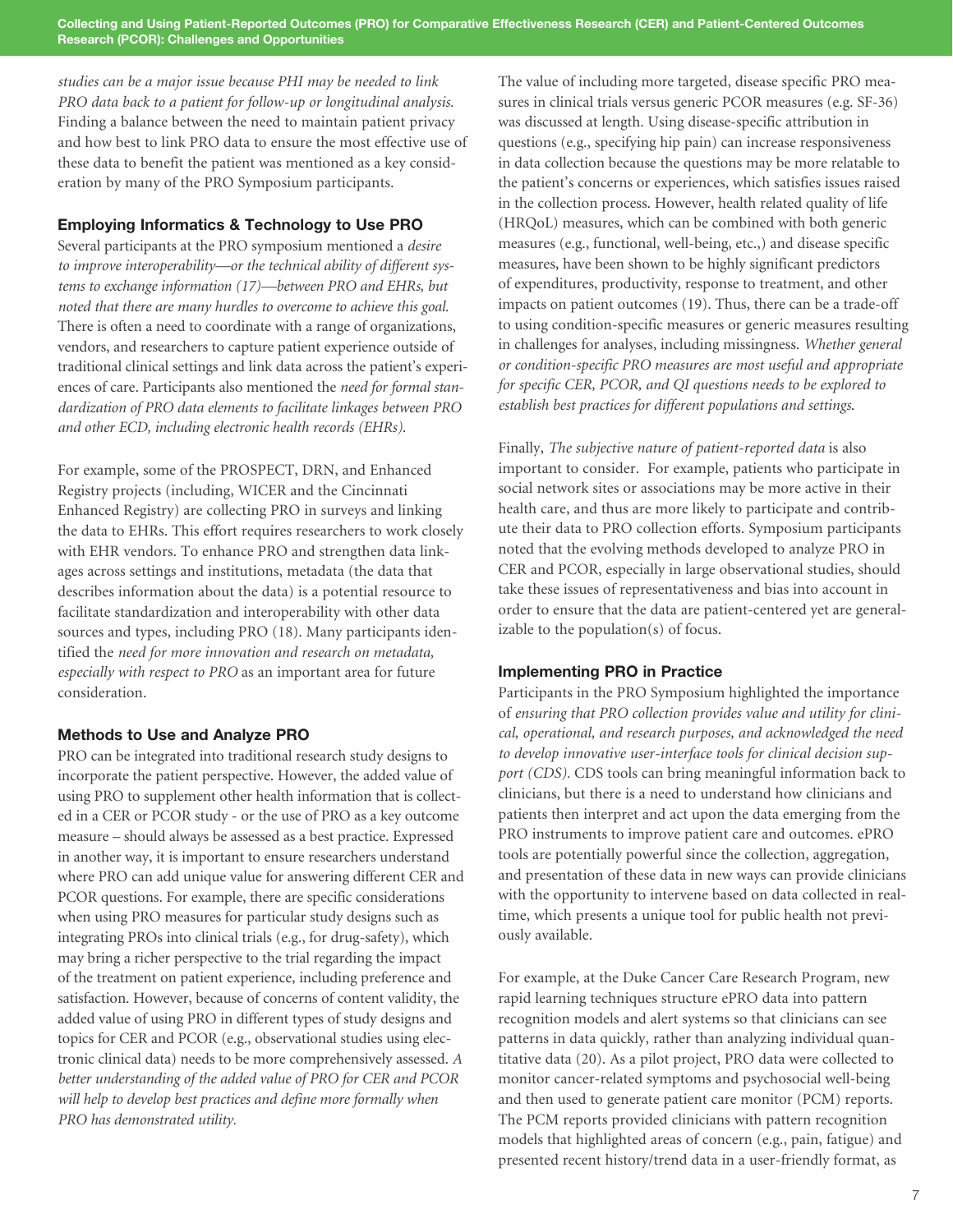#### Box 2: Where do we go next? Supporting the Infrastructure for Collecting and Using PRO for CER and PCOR

#### **PRO for CER and PCOR**

#### **Governance**

- Develop training manuals for support staff administering ePRO tools at the point of care. These should establish clear policies regarding the confidential treatment and secure storage of PRO data at participating sites.
- Disseminate established protocols and case examples to illustrate specific governance approaches to using ePRO, including guidance for investigators, IRBs, delivery systems, and patients.

#### **Informatics & Technology**

• Establish a common pool, or central repository, of PRO measures in order to support data collection and capture patient experience outside of traditional clinical or research settings. The repository should clarify settings and modes of administration in which each have been validated. The Patient Reported Outcomes Measurement Information System (PROMIS), and the Health Services and Sciences Research Resource (HSRR) are examples of this type of repository.

#### **Analytic Methods**

• Develop further guidance on the analytic methods for incorporating PRO measures and tools into broader research studies, particularly in terms of addressing bias and generalizability.

#### **Implementation**

- Disseminate case examples that demonstrate effective use of PRO tools to improve patient outcomes.
- Improve the CDS, patient portals, or mHealth tools used to support decision making (i.e., implement tools to utilize evidence in a timely fashion) for clinicians and patients in order to enable real-time action on new information

a CDS tool. When a distressed patient was identified (e.g., the patient responds that she would feel "better off dead") the clinician, as well as a trained counselor, was automatically alerted to provide immediate intervention or referrals to additional services as needed. New technologies and CDS tools, like the ePRO tools implemented at the Duke Cancer Care Research Program, provide promising examples for further development of userinterface tools that can use PRO to increase the efficiency of care and improve patient outcomes in real-time. A key next step in these efforts noted by many of the PRO symposium participants is to *develop new, rapid-cycle evaluation strategies to maximize the utility of these tools.*

#### VI. Next Steps

The experiences of the EDM Forum project teams and other participants in the Forum provide a unique viewpoint of the challenges and solutions of implementing PRO into research and QI. These efforts also emphasize the need for more active discussion and collaboration with stakeholders to develop guidance and best practices. The timing for these efforts is good, and there are many collaborators eager to provide emerging guidance on best practices in PRO. For example, a report about PRO measures released after the Symposium, developed on behalf of the Patient-Centered Outcomes Research Institute (PCORI) by Oxford Outcomes (21), provides initial guidance on a subset of the challenges included in the framework. Specifically, the PCORI report provides suggestions for ways to address the lack of IRB guidance, or protocols to collect PRO at the point of care; the challenges of interoperability and the ability to link valid PRO measures with tools used to collect electronic data; the need for guidance and development of analytic methods for incorporating PRO in research; and ways to improve clinical decision support with PRO implementation.

Some preliminary next steps to support the PRO infrastructure based on discussion at the PRO Symposium are identified in Box 2. These research agenda priorities correspond with the domains for collecting and using PRO (governance, informatics, analytic methods, and implementation). However, as the many challenges enumerated in this brief demonstrate, there is a substantial need for more research on the methods to collect and use PRO. The suggestions in Box 2 do not address the spectrum of research needs, but focus instead on resources that could promote transparency and exchange of information across activities and projects currently integrating PROs with ECD.

Many of the case examples discussed in this brief are innovative and promising solutions to implement PRO in the process of care. Further efforts to link these PRO efforts with ECD will ideally provide a more comprehensive view of patients in order to conduct CER and PCOR and improve patient outcomes. Ultimately, there is great potential that PRO will be a useful tool to drive improvement in clinical practice. Many potential uses for PRO are currently being discussed, including:

- facilitating pre-visit planning,
- developing patient-centered care plans based on outcomes of interest to individual patients in addition to traditional clinical endpoints (e.g., morbidity and mortality), and
- improving the quality of data for care as well as research by reducing omissions in data collection.

The good news is that there is a general consensus that best practices and solutions will emerge as the community develops more experience collecting and using PRO, as well as ePRO with new electronic clinical data infrastructure.

The PRO Challenge Framework and examples included in this brief provide a set of considerations to facilitate discussion about the important strategies to integrate PRO in research and practice. The result is an initial roadmap of innovation and articulation of current gaps in understanding. Arguably, the result is an emerging research agenda that can help to build a body of patient-centered outcomes evidence. However, as the framework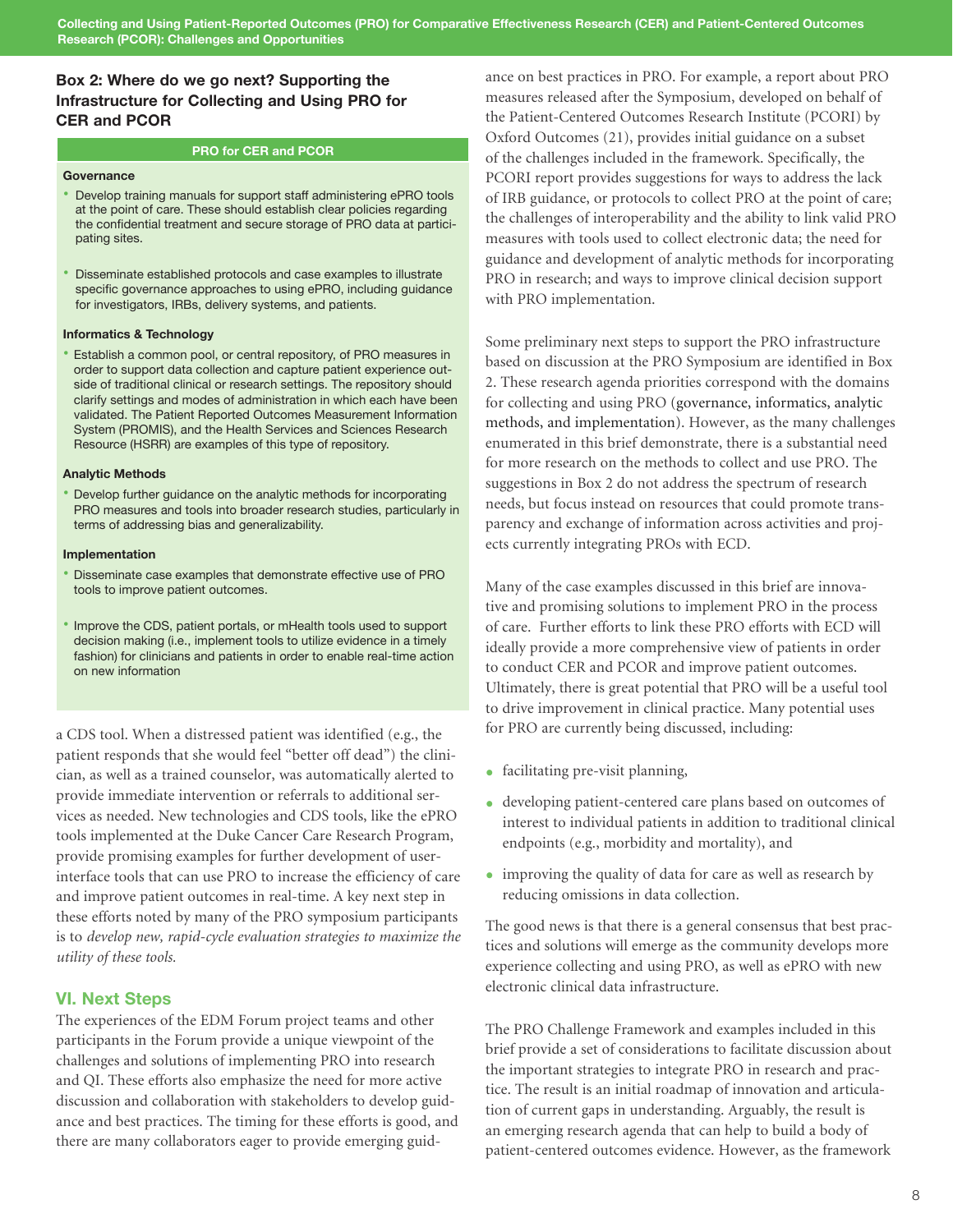also demonstrates, this is a tall order. Fully integrating PROs into the healthcare system and overall patient experience requires an openness to address the many technical and non-technical hurdles identified.

The EDM Forum's open access e-publication *eGEMs* (Generating Evidence and Methods to improve patient outcomes) and eRepository could be a potential home for disseminating lessons learned about PRO collection and use. The EDM Forum welcomes submissions to *eGEMs* about emerging approaches and methods that address challenges articulated in the PRO Challenge Framework, as well as other strategies and issues to consider when using PRO for CER, QI, and patient-centered care. The EDM Forum will continue to play an active role in this discussion and engage stakeholders through our events and activities, highlighting PRO as an important research tool. We hope you will join the discussion and contribute your thoughts and experiences using PROs in learning health systems to improve patient outcomes.

#### About AcademyHealth

AcademyHealth is the leading national organization serving the fields of health services and policy research and the professionals who produce and use this important work. Together with our members, we offer programs and services that support the development and use of rigorous, relevant and timely evidence to increase the quality, accessibility, and value of health care, to reduce disparities, and to improve health. A trusted broker of information, AcademyHealth brings stakeholders together to address the current and future needs of an evolving health system, inform health policy, and translate evidence into action.

#### About the Authors

Courtney Segal is an associate at AcademyHealth. She can be reached at courtney.segal@academyhealth.org. Erin Holve, PhD, MPH, MPP, is a senior director and Raj Sabharwal, MPH, is a senior manager at AcademyHealth.

#### Acknowledgements

AcademyHealth acknowledges the Agency for Healthcare Research and Quality (AHRQ) for its support of this work. The EDM Forum is supported by AHRQ through the American Recovery & Reinvestment Act of 2009, Grant U13 HS19564-01. AHRQ's mission is to improve the quality, safety, efficiency, and effectiveness of health care for all Americans. As 1 of 12 agencies within the Department of Health and Human Services, AHRQ supports research that helps people make more informed decisions and improves the quality of health care services. For more information, visit www.ahrq.gov. We thank the participants who attended the March 2012 PRO Symposium for their input and feedback on the framework, and Dr. Margo Edmunds for her guidance and editorial assistance.

#### Suggested Citation

Segal, C., Holve, E. and Sabharwal, R. "Collecting and Using Patient-Reported Outcomes (PRO) for Comparative Effectiveness Research (CER) and Patient-Centered Outcomes Research (PCOR): Challenges and Opportunities," EDM Forum, AcademyHealth, June 2013.

Also see www.edm-forum.org to access publication.

#### **References**

- 1. PROMIS. "What Patient Reported Outcomes (PROs) Are", Patient Reported Outcomes Measurement Information System (PROMIS)," from http://www.nihpromis.org/ Patients/PROs.
- 2. Wu AW, Snyder C. Getting ready for patient-reported outcomes measures (PROMs) in clinical practice. Healthc Pap. 2011;11(4):48-53; discussion 55-8.
- 3. Selby JV, Beal AC, Frank L. The Patient-Centered Outcomes Research Institute (PCORI) national priorities for research and initial research agenda. JAMA. 2012;307(15):1583-4. Epub 2012/04/19.
- 4. Coons SJ, Gwaltney CJ, Hays RD, Lundy JJ, Sloan JA, Revicki DA, et al. Recommendations on evidence needed to support measurement equivalence between electronic and paperbased patient-reported outcome (PRO) measures: ISPOR ePRO Good Research Practices Task Force report. Value Health. 2009;12(4):419-29. Epub 2009/11/11.
- 5. About Open mHealth [Internet]. Open mHealth. 2012 [cited 2013 Feb 25]. Available from: http://openmhealth.org/about/
- 6. Torgan, Carol (November 6, 2009). "The mHealth Summit: Local & Global Converge". caroltorgan.com
- 7. Rosenbaum, S. "Data Governance and Stewardship: Designing Data Stewardship Entities and Advancing Data Access." Health Services Research, Volume 45, Issue 5p2, pages 1442–1455, October 2010
- 8. Valuck et al. Enhancing Electronic Health Record Measurement of Depression Severity and Suicide Ideation: A Distributed Ambulatory Research in Therapeutics Network (DARTNet) Study. JABFM September–October 2012 Vol. 25 No. 5
- 9. Wilcox, Adam B.; Gallagher, Kathleen; and Bakken, Suzanne (2012) "Security Approaches in Using Tablet Computers for Primary Data Collection in Clinical Research," eGEMs (Generating Evidence & Methods to improve patient outcomes): Vol. 1: Iss. 1, Article 7. Available at: http://repository.academyhealth.org/egems/vol1/iss1/7
- 10. Herdman R and Moses H, ed. 2006. Effect of the HIPAA Privacy Rule of Health Research. Washington, DC: Institute of Medicine.